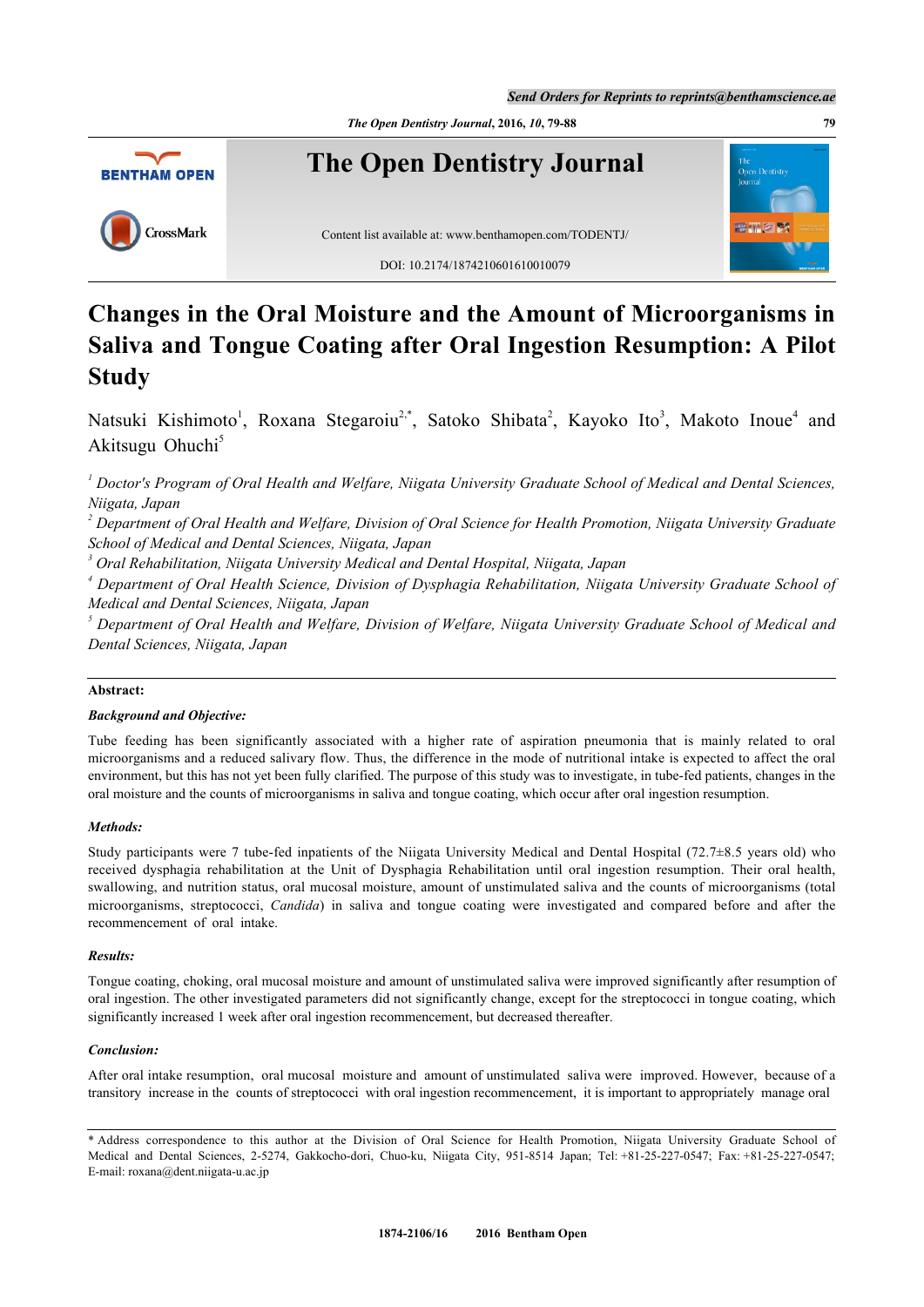hygiene in these patients, according to the changes in their intraoral microbiota.

**Keywords:** Dysphagia, dysphagia rehabilitation, oral ingestion resumption, oral microorganisms, oral mucosal moisture, unstimulated saliva.

# **INTRODUCTION**

In a rapidly aging society, pneumonia, a common infection in the elderly, is a serious disease leading to high hospitalization and mortality rates [[1](#page-8-0)]; in Japan, pneumonia has been reported as the third cause of death in 2011 [[2\]](#page-8-1). Aspiration pneumonia, a form of pneumonia caused by oropharyngeal content aspired into the lower respiratory tract, has a high incidence, especially in hospitalized and institutionalized persons and is associated with high mortality rates [\[1](#page-8-0), [3](#page-8-2), [4\]](#page-8-3). In the United States, the number of aspiration pneumonia cases have been estimated to be as high as 200,000 per year with over 15,000 deaths per year [[4\]](#page-8-3). About 60 percent of the hospitalized pneumonia patients suffer from aspiration pneumonia [\[5](#page-8-4)], which is mainly associated with microorganisms that colonize the human oral cavity [[4,](#page-8-3) [6,](#page-8-5) [7\]](#page-8-6). Both medical and dental staffs that provide care to older adults have been equally concerned about the consequences of dysphagia and recognize the importance of a good oral hygiene and oral health care in the prevention of aspiration pneumonia [\[8](#page-8-7) - [13\]](#page-9-0). In addition to oral care, the role of dysphagia training has been also reported to contribute to the prevention of aspiration pneumonia [\[8](#page-8-7), [13](#page-9-0)].

Langmore *et al.* [\[1](#page-8-0)], has evaluated the specific risk factors for the development of aspiration pneumonia and revealed that tube feeding was significantly associated with a higher rate of aspiration pneumonia. Tube feeding has been also found to promote colonization of the oropharynx with bacterial pathogens, in part, because in tube-fed patients there is no food or liquid to stimulate saliva production, which in turns leads to a reduction of salivary flow [\[1](#page-8-0), [3\]](#page-8-2). Thus, the difference in the mode of nutritional intake is expected to affect the oral environment, but this has not yet been fully clarified. Therefore, the purpose of this study was to investigate the changes after oral ingestion resumption in the oral moisture and counts of microorganisms of saliva and tongue coating in a group of tube-fed patients to whom oral health care and dysphagia rehabilitation has been provided.

# **MATERIALS AND METHODOLOGY**

#### **Study Participants**

Eleven inpatients of Niigata University Medical and Dental Hospital who were referred to the Unit of Dysphagia Rehabilitation between September 2011 and December 2012 gave their written informed consent to participate in the study. Whenever necessary, written informed consent was also received from the family member who was their legal guardian. The study was reviewed and approved by the Ethics Committee of Niigata University Faculty of Dentistry (Approval Number: 23-R18-11-09).

At the initial visit at the Unit of Dysphagia Rehabilitation, the subjects were all tube-fed for at least one week (from one week to four months). Patients who were administrated antibacterial medicine systemically or medicines with dry mouth side effect at any time during the study were excluded. Therefore, from an initial number of 11 patients who agreed to participate, only 7 (4 males and 3 females, mean age  $72.7 \pm 8.5$  years) completed the study. The age, sex, and primary disease of the subjects by the time of referral to the Unit of Dysphagia Rehabilitation are shown in Table **[1](#page-1-0)**.

<span id="page-1-0"></span>

|  |  | Table 1. Subject age, sex, and primary disease of the subjects by the time of referral to the Unit of Dysphagia Rehabilitation. |
|--|--|---------------------------------------------------------------------------------------------------------------------------------|
|  |  |                                                                                                                                 |

| <b>Subject ID</b> | Age | <b>Sex</b> | Primary disease            |
|-------------------|-----|------------|----------------------------|
|                   | 69  |            | Hemorrhagic duodenal ulcer |
|                   | 74  | M          | Meningioma                 |
|                   | 77  |            | Myasthenia gravis          |
|                   | 86  | M          | Myasthenia gravis          |
|                   | 78  | M          | Meningioma                 |
|                   | 68  | M          | Stroke                     |
|                   | 57  |            | Acoustic neurilemoma       |

At the initial visit, the ingestion function was examined in all the patients, using the assessment sheet of the Unit of Dysphagia Rehabilitation, videoendoscopy and videofluoroscopy. Based on the results of these examinations, 6 out of the 7 patients were diagnosed with dysphagia and the dentists in charge prescribed dysphagia rehabilitation as direct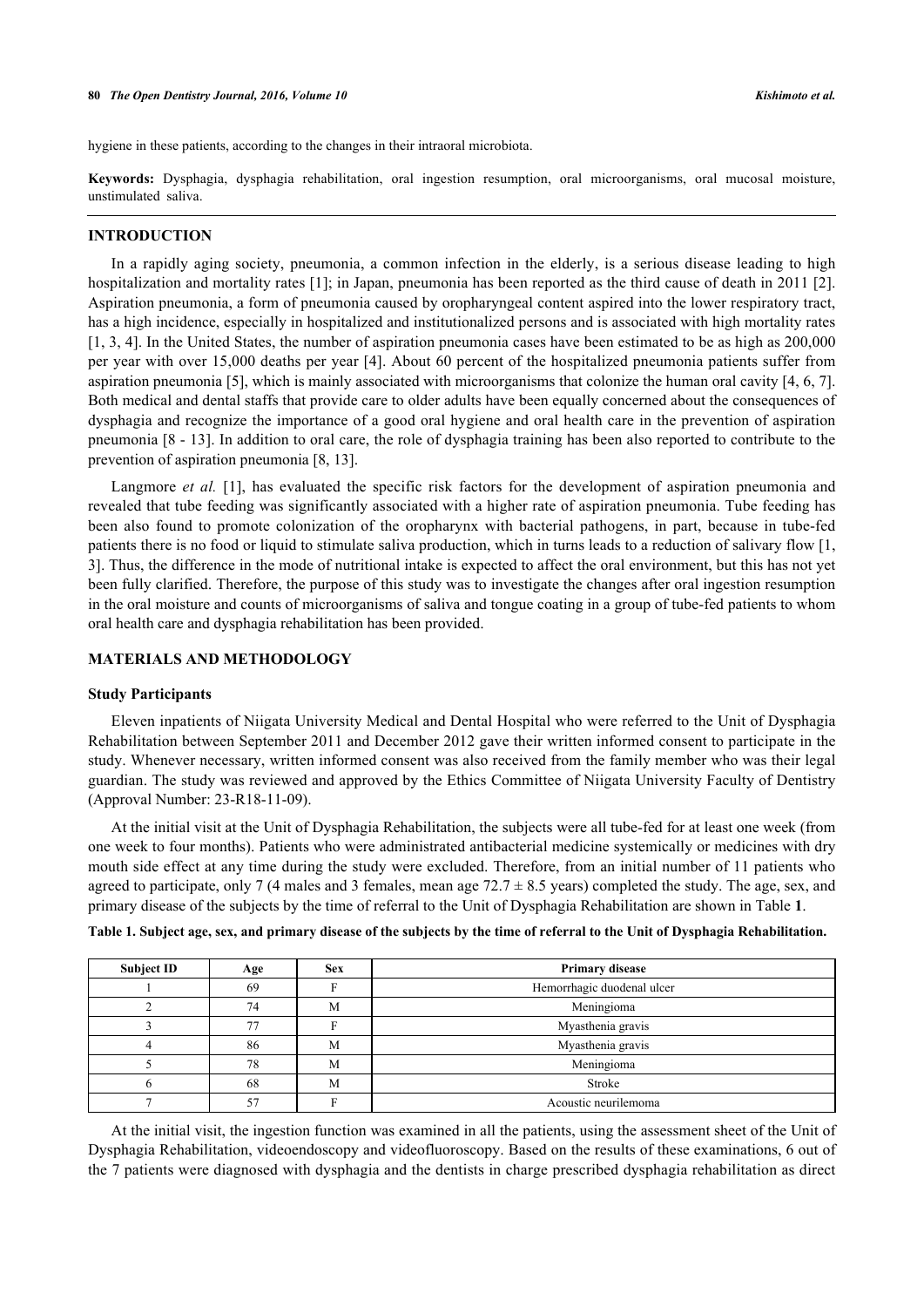#### *Oral Environment after Oral Ingestion Resumption The Open Dentistry Journal, 2016, Volume 10* **81**

and/or indirect therapy that was provided by dentists of the Unit of Dysphagia Rehabilitation or by a dental hygienist (N.K.), following dentist instructions. The direct therapy consisted in oral intake of gelatin jelly or pasted food in gradually increasing amounts, according to the patients swallowing abilities. The indirect therapy consisted in head elevation and laryngeal range of motion exercises, as well as stretching of the suprahyoid muscles. Dysphagia rehabilitation was administrated for approximately 1 month on average (range: 10 days-2 months). The number of dysphagia therapy sessions per subject was approximately 12 on average (range: 2-30). The patient evaluated as apt to start oral feeding right after the first examination did not receive dysphagia rehabilitation.

The oral health care of the subjects was managed by the dentist in charge of each patient and 1 dental hygienist (N.K.). At the beginning, all subjects received professional oral health care 1-5 times a week, depending on the patient condition. This consisted in professional full mouth tooth cleaning, using tooth brushes, dental floss, and interdental brushes; cleaning of the oral mucosa and tongue by sponge brushes and, in denture patients, denture cleaning by denture brushes. The routine oral care (tooth brushing and cleaning of the oral mucosa by a sponge brush) was performed in the hospital ward by nurses, whenever it was necessary to assist or complement patient self-care. However, after oral intake was resumed, the subjects restarted oral self-care, and became all independent of oral care by the time they were able to have regular meals. Oral self-care had been encouraged by the dental professionals in charge of the patients, since dependency on others for oral care has been reported to be a strong predictor for aspiration pneumonia [\[1](#page-8-0)]. Oral hygiene instructions were given and patient self-care effectiveness was assessed as part of the oral examinations throughout the study. The denture patients were instructed to brush their dentures and keep them in a denture cleanser solution, when not worn. Before denture wearing resumption, the dentures were ultrasonically cleaned in a sodium hypochlorite solution by the dental hygienist.

In the present study, oral intake was considered to be resumed, if the patient could swallow at least a spoonful of jelly or pasted food during the direct therapy. If the patient was able to have 3 regular meals a day, meals were considered to be resumed. The time point of meal resuming was decided by the dentist or physician in charge of each patient.

| Category           | <b>Evaluated item</b>                                                                                                                                                                                                                                                                                                                  | <b>Evaluation method</b>          |  |
|--------------------|----------------------------------------------------------------------------------------------------------------------------------------------------------------------------------------------------------------------------------------------------------------------------------------------------------------------------------------|-----------------------------------|--|
|                    | Cleanliness                                                                                                                                                                                                                                                                                                                            |                                   |  |
|                    | Dryness                                                                                                                                                                                                                                                                                                                                |                                   |  |
|                    | Tongue coating                                                                                                                                                                                                                                                                                                                         |                                   |  |
|                    | Tooth brushing (self-care)                                                                                                                                                                                                                                                                                                             | Screening sheet (Table 3)         |  |
|                    | Breath odor                                                                                                                                                                                                                                                                                                                            |                                   |  |
|                    | Gums, oral mucosa, and tongue troubles                                                                                                                                                                                                                                                                                                 |                                   |  |
| Oral health status | Use of dentures<br>Amount of unstimulated saliva<br>Oral mucosal moisture<br>Microorganisms<br>Tongue protrusion<br>Cheek puffing test<br>Articulation<br>Oral intake<br>Choking<br>Period of tube feeding<br>Period to meal resumption<br>Diet form<br>Body temperature<br>Activities of daily living (ADL)<br>Japan Coma Scale (JCS) | Presence or absence               |  |
|                    |                                                                                                                                                                                                                                                                                                                                        | The 30 seconds cotton roll method |  |
|                    |                                                                                                                                                                                                                                                                                                                                        | Moisture Checker for Mucus®       |  |
|                    |                                                                                                                                                                                                                                                                                                                                        | Total microorganism counts        |  |
|                    |                                                                                                                                                                                                                                                                                                                                        | Streptococci counts               |  |
|                    |                                                                                                                                                                                                                                                                                                                                        | Candida counts                    |  |
|                    |                                                                                                                                                                                                                                                                                                                                        |                                   |  |
|                    |                                                                                                                                                                                                                                                                                                                                        |                                   |  |
| Swallowing status  |                                                                                                                                                                                                                                                                                                                                        | Screening sheet (Table 3)         |  |
|                    |                                                                                                                                                                                                                                                                                                                                        |                                   |  |
|                    |                                                                                                                                                                                                                                                                                                                                        |                                   |  |
|                    |                                                                                                                                                                                                                                                                                                                                        |                                   |  |
| Nutrition status   |                                                                                                                                                                                                                                                                                                                                        |                                   |  |
|                    |                                                                                                                                                                                                                                                                                                                                        |                                   |  |
|                    |                                                                                                                                                                                                                                                                                                                                        | The patient records               |  |
| General condition  |                                                                                                                                                                                                                                                                                                                                        |                                   |  |
|                    |                                                                                                                                                                                                                                                                                                                                        |                                   |  |

#### <span id="page-2-0"></span>**Table 2. Parameters investigated and evaluation method.**

#### **Methods of Investigation**

In each subject, the following parameters were investigated: oral health and nutrition status, amount of unstimulated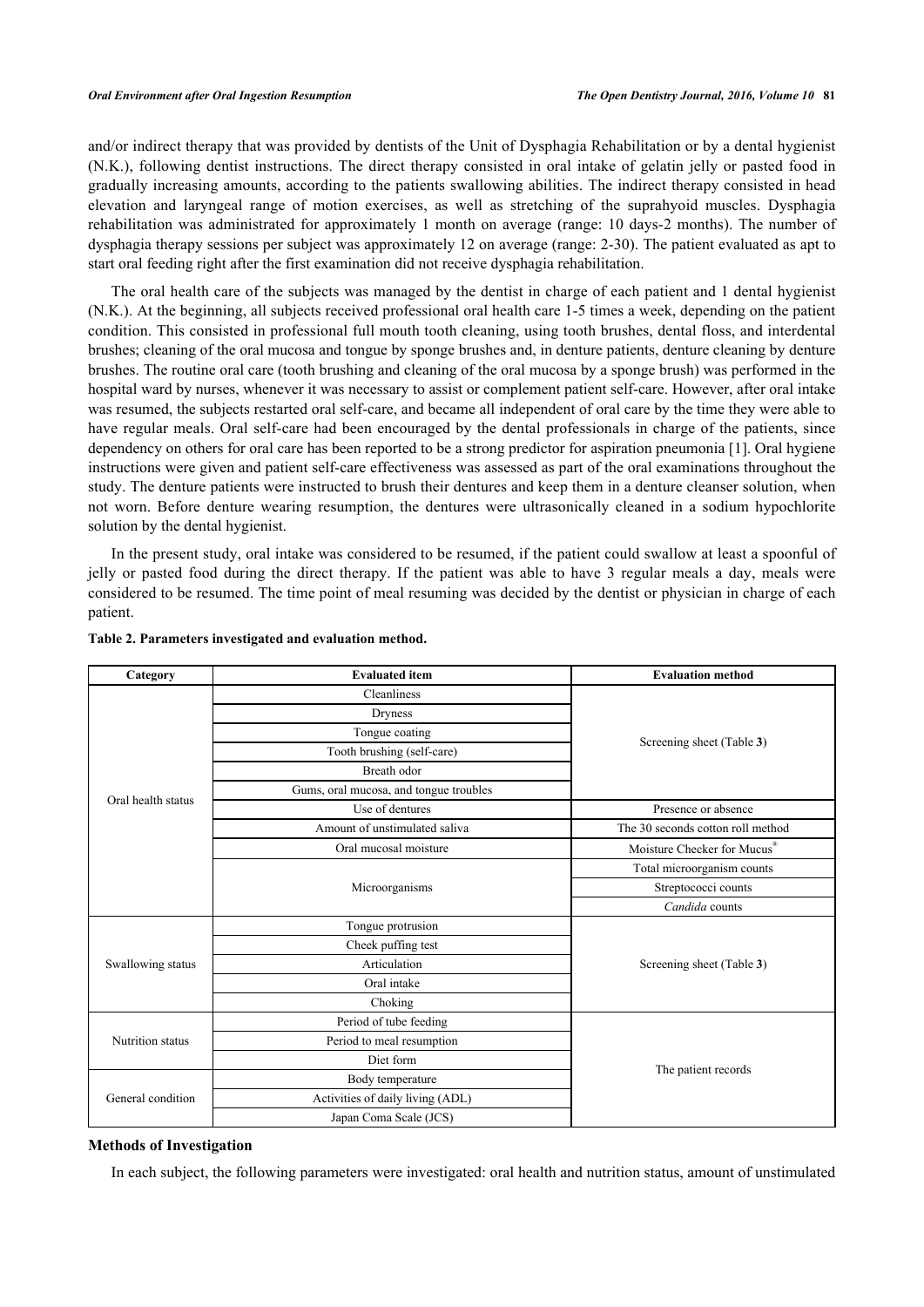saliva, oral mucosal moisture, and counts of microorganisms in saliva and tongue coating (Table **[2](#page-2-0)**). The saliva and tongue coating samples of each subject were taken and the measurements of oral mucosal moisture were performed by 1 investigator (N.K.) at the onset of each dysphagia therapy and professional oral cleaning sessions, which were performed after at least 60 minutes from the mouth cleaning, in the patients who performed self-care, and after at least 60 minutes from food or beverage intake, in the patients in whom oral intake was resumed [\[14\]](#page-9-1). The sampling and measurements were continued until the time of discharge: on average, 22 days (7- 45 days) from regular meal resumption.

## **Oral Health, Swallowing and Nutrition Status**

The oral health status and presence of choking were screened and scored, using a screening sheet modified from Tsukada *et al.* [[15](#page-9-2)] (Table **[3](#page-3-0)**), which was developed based on the Oral Health Assessment Tool by Chalmers *et al.* [\[16](#page-9-3)] to which categories of swallowing assessment had been added. The modifications consisted in the omission of 3 assessment categories from Tsukada *et al.* screening sheet (periodontal tissue condition, presence of caries, and denture problems, which did not make the object of this study), and the addition of a subcategory to the tongue coating evaluation (the assessment of tongue surface was added to the thickness assessment in the original sheet). Each category was investigated by predefined criteria of judgment for 3 levels and rated by a score from 0 to 2 (Table **[3](#page-3-0)**). In the category "Tongue coating", 1 point was added to the score, if the coating was spread over two third of the tongue or more. The system score was an addition made to the screening sheet of Tsukada *et al.*, to enable comparison of the oral condition throughout the study period. The score system was adopted from Chalmers *et al.* [\[16](#page-9-3)]: score 0 corresponded to a healthy condition, score 1 to changes, and score 2 to an unhealthy condition. However, one category in Tsukada *et al.* screening sheet, "Presence of dentures" with the three levels: "Upper denture present", "Lower denture present", "No dentures", did not fit to the newly introduced score system, and thus, in this study, the presence or absence of dentures was investigated and recorded on a separate sheet at the initial visit, together with other information on the subject condition that was retrieved from the patient records on each investigation day: the body temperature, activities of daily living (ADL) and Japan Coma Scale (JCS).

| Category                                                            | Score 0                                                                | Score 1                                                                                                              | Score 2                                                                                                             |
|---------------------------------------------------------------------|------------------------------------------------------------------------|----------------------------------------------------------------------------------------------------------------------|---------------------------------------------------------------------------------------------------------------------|
| Oral cleanliness<br>(denture included)                              | Good: Clean and no<br>food particles or tartar<br>in mouth or dentures | Fair: Food particles/tartar/plaque<br>in some areas of the mouth or<br>dentures                                      | Poor: Food particles/tartar/ plaque<br>covering most areas of the mouth or<br>dentures                              |
| Dryness of the mouth (by visual inspection)                         | Not present: Moist<br>tissues, free flowing<br>saliva                  | Present to a certain extent: sticky<br>tissues, little saliva present                                                | Present: Tissues parched and red,<br>very little/no saliva present                                                  |
| Tongue coating                                                      | Not present                                                            | Thin coating present:<br>Covering less than 2/3 of the tongue<br>surface, (if covering $2/3$ or more: $+1$<br>point) | Thick coating present:<br>Covering less than 2/3 of the tongue<br>surface, (if covering 2/3 or more:<br>$+1$ point) |
| Tooth brushing (oral self-care)                                     | Possible                                                               | Aid needed                                                                                                           | Impossible                                                                                                          |
| Breath odor (as perceived during conversation)                      | No bad breath                                                          | Bad breath can be identified                                                                                         | Severe halitosis (bad breath)                                                                                       |
| Gums and oral mucosa troubles                                       | Not present: Pink,<br>moist, smooth, no<br>bleeding                    | Present (slight): Dry, shiny, rough,<br>red swollen, one ulcer/sore spot                                             | Present (severe): Swollen, bleeding,<br>ulcers, white/red patches,<br>generalized redness                           |
| Tongue troubles                                                     | Not present: Pink,<br>moist, papillae present                          | Present (slight): No papillae, red,<br>shiny                                                                         | Present (severe):<br>blistery, fissured                                                                             |
| Tongue protrusion beyond the lower lip                              | Possible                                                               | Tongue protrusion cannot surpass<br>the lower lip                                                                    | Impossible                                                                                                          |
| Cheek puffing test (Closing the lips and puffing<br>out the cheeks) | Possible                                                               | Incomplete closing of lips                                                                                           | Impossible                                                                                                          |
| Articulation<br>(Pronounce "Pa-n-da-no-ta-ka-ra-mo-no")             | Possible                                                               | Unclear                                                                                                              | Impossible                                                                                                          |
| Oral intake (from patient records)                                  | Possible (3 meals per<br>day)                                          | Partially possible (1 meal per day or<br>just some spoonfuls)                                                        | Impossible (tube feeding)                                                                                           |
| Choking (patient-reported)                                          | Never                                                                  | Sometimes                                                                                                            | Often                                                                                                               |

<span id="page-3-0"></span>

In addition, data on the subjects' nutrition status (period of tube feeding, period to meal resumption, diet form) were collected from the patient records. After ingestion resumption, information on the diet form (paste, soft, or solid) was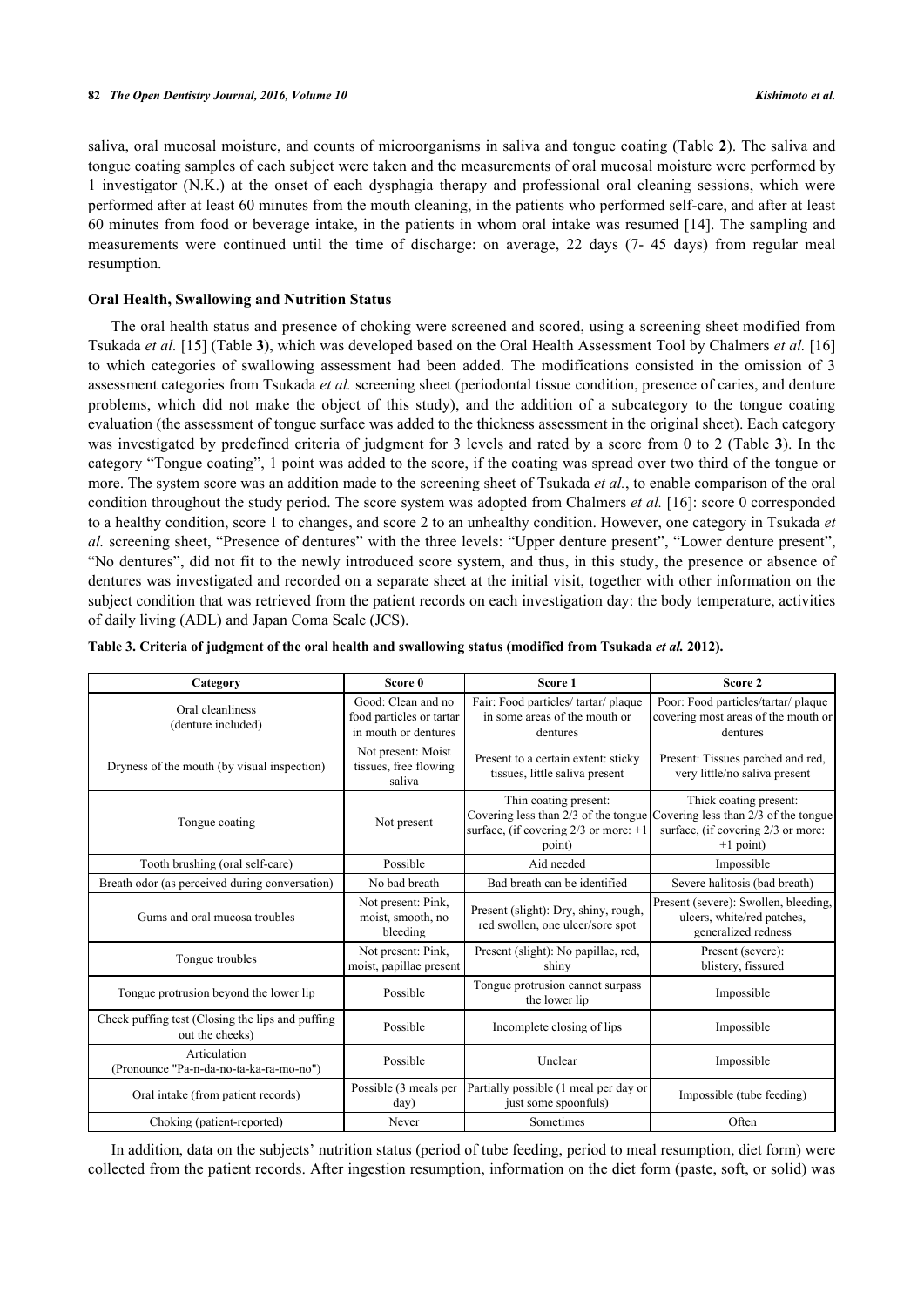additionally collected.

#### **Amount of Unstimulated Saliva**

An absorbent method, the 30 seconds cotton roll method [\[17,](#page-9-4) [18\]](#page-9-5) was used to measure the unstimulated salivary amount. One cotton roll (DENTAL COTTON ROLL®, No. 3, Hakujuji Co., Ltd., Japan) was introduced in a zip bag and weighed on an electronic scale, before and after it was placed sublingually for 30 seconds. The unstimulated salivary amount was expressed as the difference in weight between the 2 measurements.

#### **Oral Mucosal Moisture**

The oral mucosal moisture was investigated with an oral moisture checking device called "Moisture Checker for Mucus<sup>®</sup>" (Life Co. Ltd, Tokyo, Japan), which was developed to indirectly measure the moisture content in the oral mucosa based on the capacitance method [[19](#page-9-6) - [21](#page-9-7)]. The probe tip of the device, covered by a disposable sensor cover, is pressed against the mucosal surface and measures the capacitance (electrostatic capacity) between the poles of the probe, which is proportional to the dielectric constant; and this, in turn, has a positive correlation with the content of moisture. Thus, the readings of the device are relative values without units, which correlate with the oral mucosal water content [\[19](#page-9-6) - [21](#page-9-7)]. Following the manufacturer instructions, measurements were repeated 3 times per session and the median value was chosen and recorded for the buccal mucosa, reportedly the most reliable among oral measurement sites [[19\]](#page-9-6). The oral mucosa was considered as "dry", if the value recorded was less than 28, and as "not dry", if the value was 28 or more, according to the guidelines reported by Yamada *et al.* [\[19](#page-9-6)].

### **Counts of Microorganisms in Saliva and Tongue Coating**

For microorganism counts, unstimulated saliva was collected with a sterile cotton swab that was successively placed for 5 seconds bilaterally in the oral vestibule and floor of the mouth posterior regions. Tongue coating samples were collected, following the method described by Nishiyama *et al.* [[22](#page-9-8)] by swabbing over the center of the tongue with a sterile cotton swab. The original method was slightly modified by increasing the swabbing time from 5 to 10 times. Particular care was given to keep the pressure of swabbing constant at approximately 20 g [\[23](#page-9-9)].

All samples were transported in sterilized vials with tight, screw-on caps, under anaerobic condition, and transferred within several minutes to an anaerobic glove box containing 80% nitrogen, 10% hydrogen, and 10% carbon dioxide. While in the box, each sample was suspended in 1.0 ml sterile solution of 40 mM potassium phosphate (pH 7.0) and 1 mM EDTA, and dispersed with a glass homogenizer. After serial 10-fold dilution with the same buffer, 0.1 ml aliquots of each dilution were spread on surfaces of triplicate brain heart infusion (BHI) broth, Mitis-Salivarius (MS) plates and Sabouraud agar. Then, the BHI broth and MS plates were incubated in the anaerobic glove box, at 37°C for one week, to investigate the counts of total microorganisms and streptococci, respectively. Plates, media, buffer solution and experimental instruments were kept in the box, for at least 24 hours before use. The Sabouraud agar samples were also incubated aerobically in air containing 30% carbon dioxide and then microaerophilically under 5% oxygen with 80% nitrogen, 7.5% carbon dioxide and 7.5% hydrogen, at 37°C for one week to investigate the counts of *Candida* [[24\]](#page-9-10).

In all the samples, total counts of colony-forming units (CFU) were determined as CFU/ml. Streptococci and *Candida* were identified on Gram's staining.

#### **Data Analysis**

For each numerical parameter, the measurements before and after the recommencement of oral intake were statistically compared with p values of < 0.05 considered to be statistically significant. The scores for oral health and swallowing status by each category were analyzed using Mann-Whitney U test. The amount of unstimulated saliva, oral mucosal moisture and counts of microorganisms in saliva and tongue coating were each analyzed using Wilcoxon signed-rank test. In case a significant difference was found, the measurements of microorganism counts were analyzed in more detail, by comparing the data at 4 time points, to find out when the change occurred: before starting direct therapy, just before meal resumption, 1 week after meal resumption, and at discharge (Kruskal-Wallis test).

#### **RESULTS**

# **Oral Health, Swallowing and Nutrition Status**

Among the oral health and swallowing categories screened, the amount of tongue coating (*P*=0.03) and choking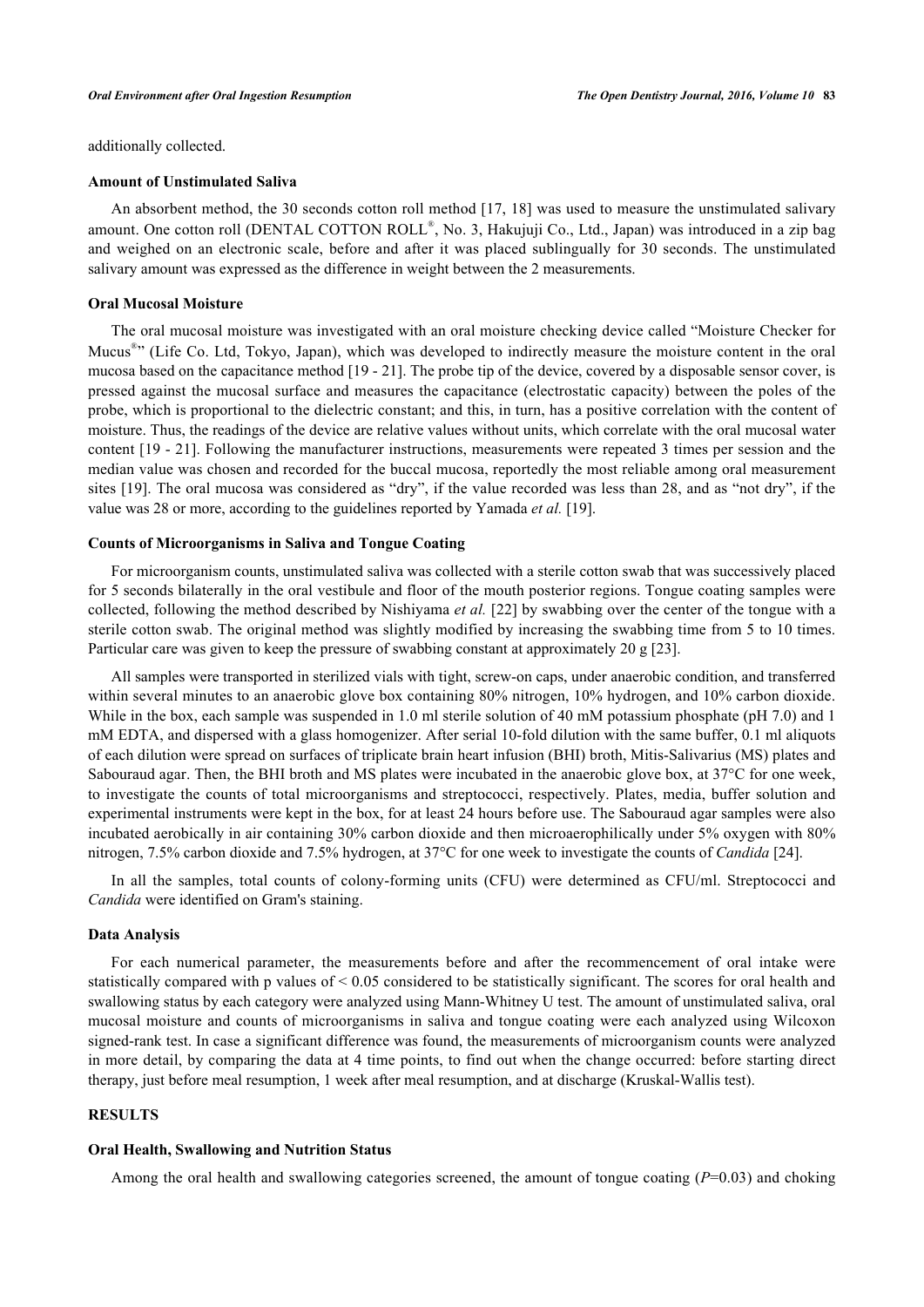(*P*=0.007) significantly decreased after oral intake resumption. The other investigated categories were initially in good condition and did not change over time.

The nutrition status of each patient is shown in Table **[4](#page-5-0)**. At discharge, all subjects were able to eat again 3 meals per day without choking; diet form was solid in 1 subject, soft in 4, and paste in 2.

<span id="page-5-0"></span>**Table 4. Subjects' nutrition status.**

| <b>Patient ID</b> | Period of tube feeding (days) | Period to meal resumption (days) | Diet form at discharge |
|-------------------|-------------------------------|----------------------------------|------------------------|
|                   | 120                           | 10                               | Soft                   |
|                   |                               | 30                               | Solid                  |
|                   | 30                            | 30                               | Soft                   |
|                   | 10                            | 10                               | Paste                  |
|                   |                               |                                  | Paste                  |
|                   |                               | 20                               | Soft                   |
|                   |                               | 45                               | Soft                   |
| $Mean \pm SD$     | 26.86±41.93                   | $21.71 \pm 13.98$                |                        |

## <span id="page-5-1"></span>**Amount of Unstimulated Saliva**

The amount of unstimulated saliva significantly increased between the investigated time points  $(P=0.03)$  (Fig. [1](#page-5-1)).



**Fig. (1).** Amount of unstimulated saliva in each subject before and after resumption of oral ingestion (n=7); asterisk (\*) indicates significant difference (Wilcoxon signed-rank test; *P*= 0.03)

#### **Oral Mucosal Moisture**

One subject kept wearing a mask during the study to alleviate the oral dryness symptoms. Since mask-wearing has been reported to be effective in improving oral moisture (Yoshii S, 2010, abstract presented at the  $16<sup>th</sup>$  Annual Meeting of the Japanese Society of Dysphagia, 2010, Sep 3-4; Niigata, Japan), the data of this subject were excluded from the analysis of the oral mucosal moisture.

<span id="page-5-2"></span>Comparison of the data before and after resumption of oral ingestion showed that moisture content of the oral mucosa significantly increased ( $P=0.03$ ) after resumption of oral ingestion, and, consequently, all subjects showed values equivalent to the "not dry" condition at that time point (Fig. **[2](#page-5-2)**).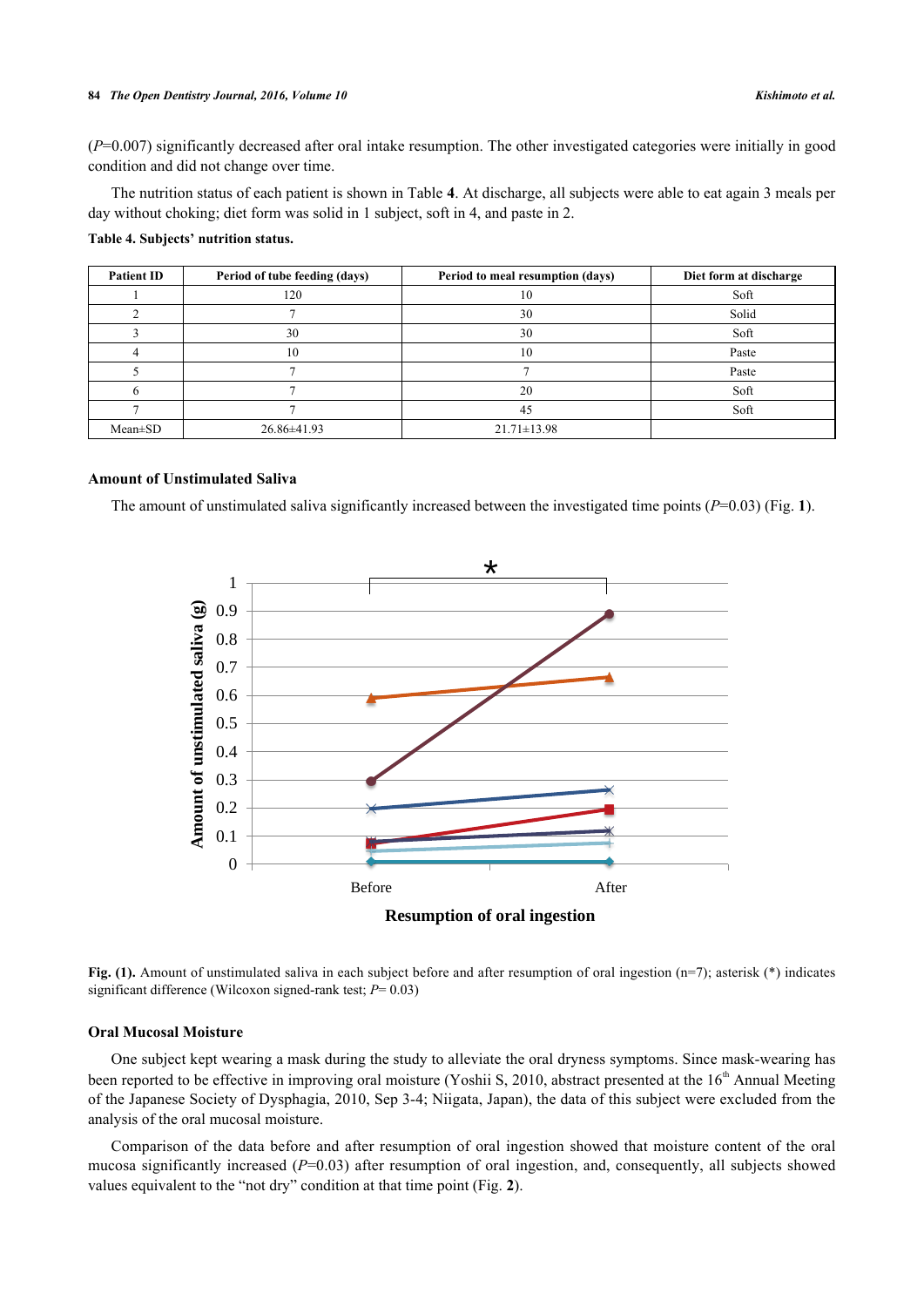

**Fig. (2).** Oral mucosal moisture in each subject before and after resumption of oral ingestion (n=6, one mask-wearing subject was excluded from measurements); asterisk (\*) indicates significant difference (Wilcoxon signed-rank test; *P*= 0.03).

#### **Counts of Microorganisms in Saliva and Tongue Coating**

Because of a handling mistake, the counts of *Candida* from the tongue coating of 1 subject were not available for measurements, and thus, in the analysis of the tongue coating *Candida,* the sample number was 6.

The counts of *Candida* and total microorganisms in saliva and tongue coating, as well as streptococci in saliva did not change significantly between the time points before and after oral intake resumption (*P*>0.05) (Table **[5](#page-6-0)**). On the other hand, the counts of streptococci in tongue coating were significantly increased after, as compared with before, oral intake resumption  $(P=0.03)$  (Table [5](#page-6-0)).

<span id="page-6-0"></span>

| Table 5. The mean counts of total microorganisms, streptococci, and <i>Candida</i> in saliva and tongue coating before and after |  |  |
|----------------------------------------------------------------------------------------------------------------------------------|--|--|
| resumption of oral ingestion.                                                                                                    |  |  |

|                      | Saliva             |                   |         | Tongue coating     |                   |         |
|----------------------|--------------------|-------------------|---------|--------------------|-------------------|---------|
| Counts -             | Before<br>(CFU/ml) | After<br>(CFU/ml) | P value | Before<br>(CFU/ml) | After<br>(CFU/ml) | P value |
| Total microorganisms | $3.9 \times 107$   | $6.1\times107$    | 0.89    | $1.2 \times 108$   | $6.4\times108$    | 0.23    |
| Streptococci         | $1.8\times107$     | $6.5 \times 107$  | 0.33    | $1.9 \times 107$   | $3.0 \times 108$  | $0.03*$ |
| Candida              | $4.5 \times 103$   | $2.6 \times 102$  | 0.54    | $5.8 \times 102$   | $6.0 \times 102$  | 0.97    |

Asterisk (\*) indicates significant difference (Wilcoxon signed-rank test; *P*<0.05)

When compared among 4 time points, the counts of streptococci in tongue coating, were significantly increased 1 week after oral ingestion recommencement, as compared with the time point just before meal resumption, but tended to decrease thereafter to a level comparable with the initial one (Fig. **[3](#page-7-0)**).

## **DISCUSSION**

Amount of tongue coating and choking were significantly improved after recommencement of oral intake. The decrease in the amount of tongue coating could have been caused by both oral cleaning performed throughout the study and improvement of self-cleaning function associated with oral ingestion resumption that triggered an increased salivary flow and enabled the mechanical cleaning by food (especially fibrous or high water-content food). The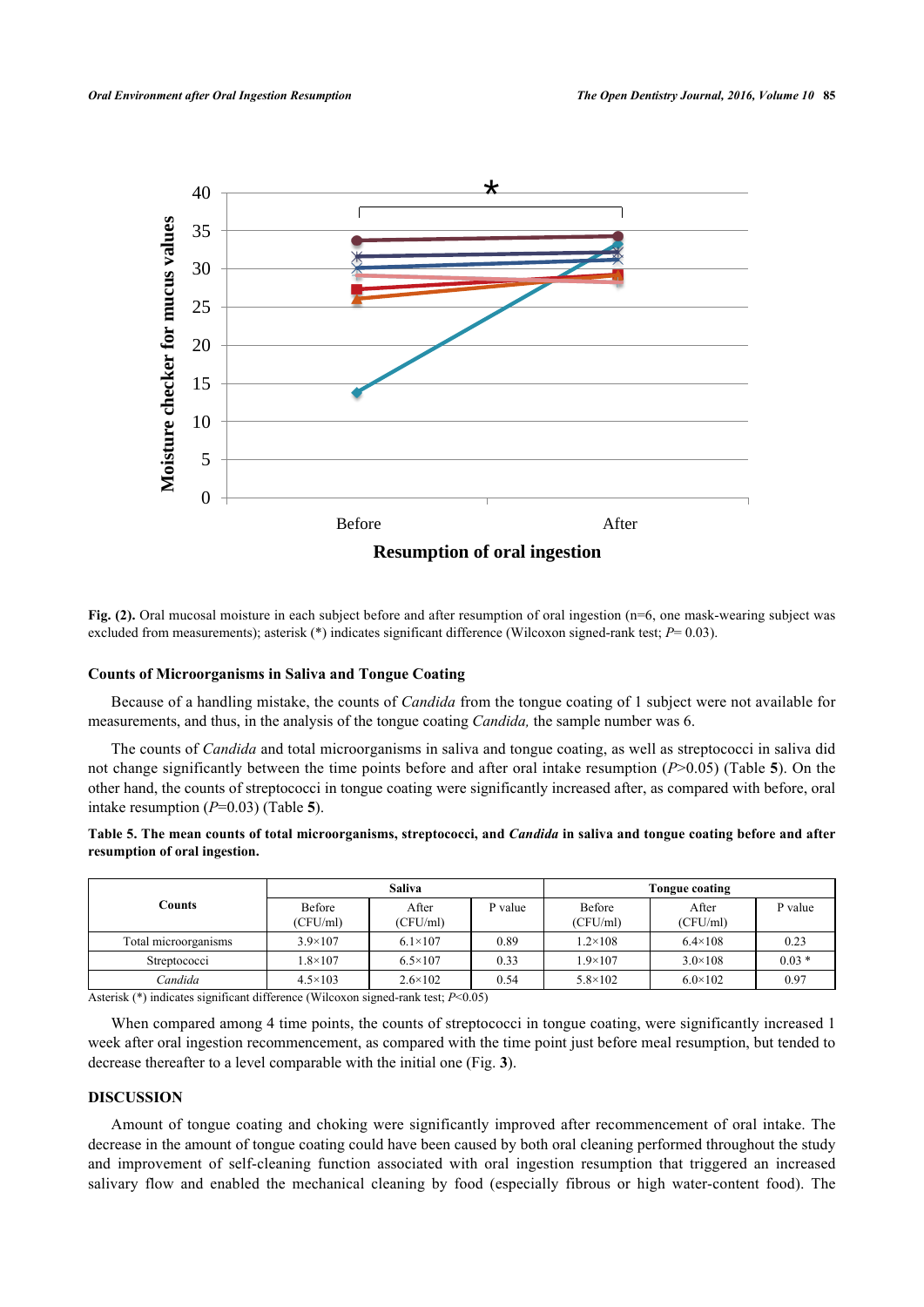decrease of choking, and the significant improvement in the nutrition status (oral ingestion resumption with meals of consistencies ranging from paste to solid at time of discharge), could have been caused by the professional dysphagia rehabilitation, as well as the recovery from the systemic disease that had made eating impossible.

Moreover, the dysphagia rehabilitation by dental professionals not only played a role in the recovery of oral ingestion at the time of tube withdrawal, but also helped in the oral moisture improvement and remission of choking. In tube-fed patients, lack of jaw and lip movements has been suggested to cause oral dryness [[25\]](#page-9-11). Thus, the increases of oral mucosal moisture found in the present study after oral intake resumption may have been caused by the enhancement of the perioral muscle activity and an increase in their frequency of use after meal resumption. Furthermore, with oral intake resumption, the ingestion amount of liquids and high moisture containing food gradually increased, and that presumably enhanced the salivary flow and oral moisture. In addition, the removal of the nasogastric feeding tube facilitated nasal breathing with subsequent remission of oral breathing, which in turn might have contributed to the increase in oral moisture content. Moreover, our findings suggest that the reduction in salivary flow and oral mucosal moisture during tube feeding is rather transitory, and that most patients improve salivary flow and reach normal levels of oral mucosal moisture after a mean period of 22 days (7- 45 days) after recommencement of oral ingestion.

<span id="page-7-0"></span>

**Fig. (3).** Mean values and standard deviations of the counts of streptococci in tongue coating at different time points (n=7); asterisk (\*) indicates significant difference (Kruskal-Wallis test; *P*= 0.04).

Except for streptococci in the tongue coating, the counts of microorganism in saliva and tongue coating did not change significantly between the time points before and after oral intake resumption. Thus, for most regions of the mouth, despite the use of a feeding tube, which is reportedly related with increased counts of microorganisms [[1](#page-8-0), [3\]](#page-8-2), good oral cleanliness was maintained during the study, by gradually changing the oral hygiene plan from professional to assisted cleaning, and, by the time of food intake recommencement, to self-care. However, in the tongue coating, an increase in streptococci counts was found after resumption of food intake. When compared among the 4 time points, the counts of streptococci in tongue coating were significantly increased only between the first week after and the time point just before oral ingestion recommencement. This increase was probably caused by the intake of food containing carbohydrates, which are important constituents for *Streptococcus* species growth [\[26](#page-9-12)]. This particular result suggests that more thorough oral hygiene measures, under the instructions of dental professionals, and including careful cleaning of the dorsum of the tongue, are needed in the period that immediately follows oral ingestion resumption, to reduce the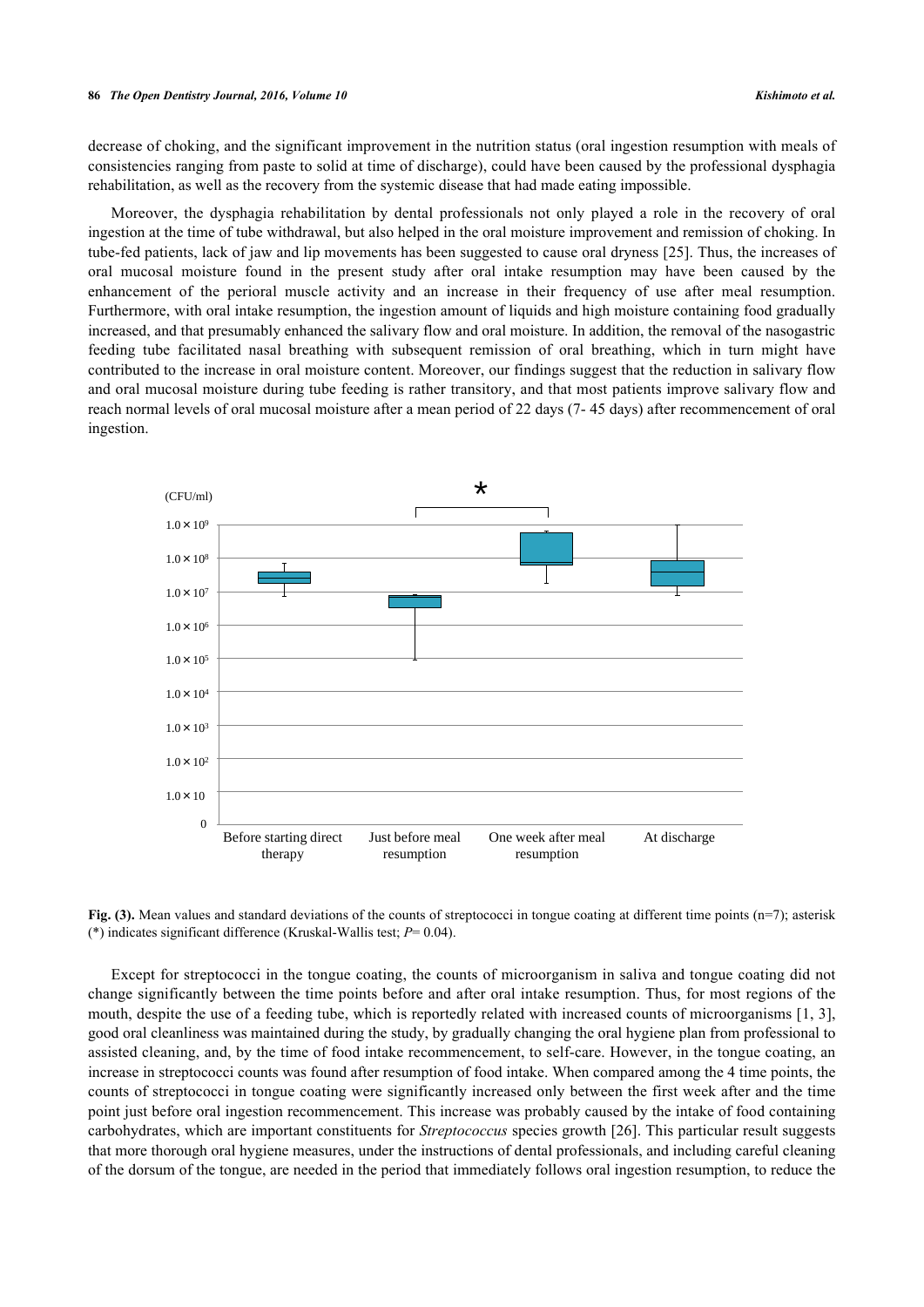risk of caries formation in dentate patients. Furthermore, streptococci counts in the tongue coating by the time of discharge were decreased to a level comparable with the initial one. That could have been the result of the oral hygiene implementation by dental professionals and oral self-care enhancement made possible by the improvement of the subject general condition through a better nutrition. Moreover, meal resumption gradually led to higher salivary secretion, as well as fluid and alimentary fiber ingestion, which are considered to be involved in the self-cleaning function of the oral cavity.

Although the results of this pilot study are promising, further clinical studies of large sample size are needed to fully clarify the changes occurring after oral ingestion resumption in the oral environment with special emphasis on the intraoral microbiota.

# **CONCLUSION**

Within the limitations given by the small number of participants in this pilot study, our findings suggest that resumption of oral ingestion after tube feeding is accompanied by changes in some parameters of the intraoral environment: unstimulated saliva secretion and oral mucosal moisture were significantly increased; while a transitory increase in tongue coating streptococci was observed in the first week after tube feeding withdrawal. Because of this transient increase, it is important to appropriately manage oral hygiene in these patients, according to the changes in their intraoral microbiota.

# **CONFLICT OF INTEREST**

The authors confirm that this article content has no conflict of interest.

# **ACKNOWLEDGEMENTS**

We appreciate the guidance received during the study from Dr. Hiroyuki Uematsu, from the Division of Microbiology and Infectious Diseases, Niigata University Graduate School of Medical and Dental Sciences. We are also grateful to the dental staff of the Oral Rehabilitation Clinic and Unit of Dysphagia Rehabilitation, Niigata University Medical and Dental Hospital, for their cooperation throughout the study.

This study was presented in part at the International Symposium on Human Resource Development towards Global Initiative, Cha-am, Thailand, February 17, 2013.

# **REFERENCES**

<span id="page-8-0"></span>[1] Langmore SE, Terpenning MS, Schork A, *et al.* Predictors of aspiration pneumonia: how important is dysphagia? Dysphagia 1998; 13(2): 69-81.

[\[http://dx.doi.org/10.1007/PL00009559](http://dx.doi.org/10.1007/PL00009559)] [PMID: [9513300\]](http://www.ncbi.nlm.nih.gov/pubmed/9513300)

- <span id="page-8-1"></span>[2] Ministry of Health. Labour and Welfare Japan. Available from:<http://www.mhlw.go.jp/english/database/db-hh/1-2.html>2011. [Accessed on: 18 March 2013].
- <span id="page-8-2"></span>[3] Langmore SE, Skarupski KA, Park PS, Fries BE. Predictors of aspiration pneumonia in nursing home residents. Dysphagia 2002; 17(4): 298-307.

[\[http://dx.doi.org/10.1007/s00455-002-0072-5\]](http://dx.doi.org/10.1007/s00455-002-0072-5) [PMID: [12355145](http://www.ncbi.nlm.nih.gov/pubmed/12355145)]

- <span id="page-8-3"></span>[4] Pace CC, McCullough GH. The association between oral microorgansims and aspiration pneumonia in the institutionalized elderly: review and recommendations. Dysphagia 2010; 25(4): 307-22. [\[http://dx.doi.org/10.1007/s00455-010-9298-9\]](http://dx.doi.org/10.1007/s00455-010-9298-9) [PMID: [20824288](http://www.ncbi.nlm.nih.gov/pubmed/20824288)]
- <span id="page-8-4"></span>[5] Teramoto S, Fukuchi Y, Sasaki H, Sato K, Sekizawa K, Matsuse T. Japanese Study Group on Aspiration Pulmonary Disease. High incidence of aspiration pneumonia in community- and hospital-acquired pneumonia in hospitalized patients: a multicenter, prospective study in Japan. J Am Geriatr Soc 2008; 56(3): 577-9. [\[http://dx.doi.org/10.1111/j.1532-5415.2008.01597.x\]](http://dx.doi.org/10.1111/j.1532-5415.2008.01597.x) [PMID: [18315680](http://www.ncbi.nlm.nih.gov/pubmed/18315680)]
- <span id="page-8-5"></span>[6] Scannapieco FA, Mylotte JM. Relationships between periodontal disease and bacterial pneumonia. J Periodontol 1996; 67(Suppl. 10): 1114-22. [\[http://dx.doi.org/10.1902/jop.1996.67.10s.1114](http://dx.doi.org/10.1902/jop.1996.67.10s.1114)] [PMID: [8910830\]](http://www.ncbi.nlm.nih.gov/pubmed/8910830)
- <span id="page-8-6"></span>[7] Okuda K, Kimizuka R, Abe S, *et al.* Involvement of periodontopathic biofilm in respiratory infections. J Periodontol 2005; 76(Suppl. 11): 2154-60. [\[http://dx.doi.org/10.1902/jop.2005.76.11-S.2154](http://dx.doi.org/10.1902/jop.2005.76.11-S.2154)] [PMID: [16277588\]](http://www.ncbi.nlm.nih.gov/pubmed/16277588)
- <span id="page-8-7"></span>[8] Kikawada M, Iwamoto T, Takasaki M. Aspiration and infection in the elderly : epidemiology, diagnosis and management. Drugs Aging 2005;  $22(2)$ : 115-30.

[\[http://dx.doi.org/10.2165/00002512-200522020-00003](http://dx.doi.org/10.2165/00002512-200522020-00003)] [PMID: [15733019\]](http://www.ncbi.nlm.nih.gov/pubmed/15733019)